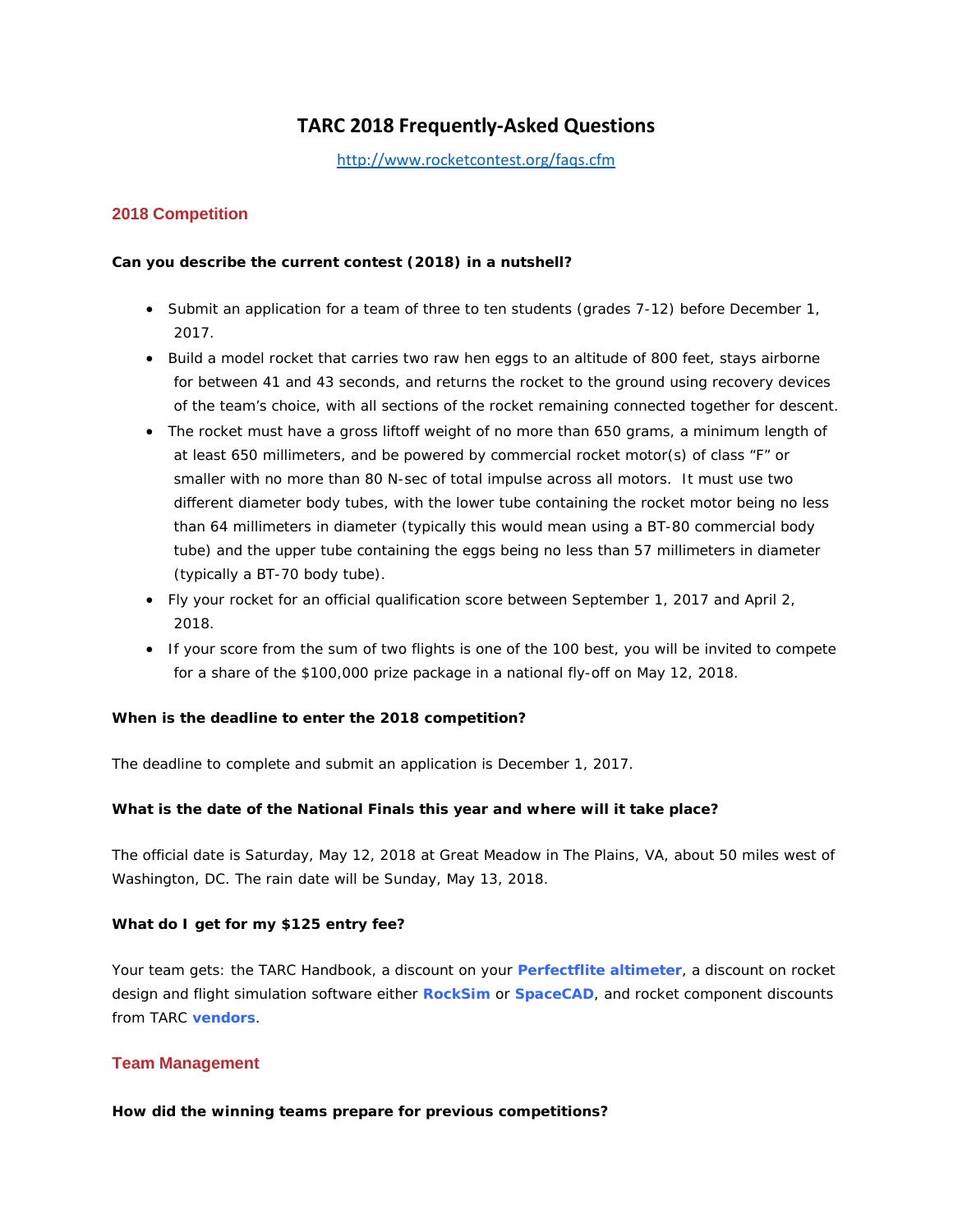They got started early and they worked at the project steadily all year—time management is key! They flew lots of practice flights--in all weather conditions. They gathered a lot of data about how the weather, wind, and other factors affected each flight. They solicited help from local or online NAR mentors. They assigned specific responsibilities to each team member. They had great supervisors and most importantly, they had fun and never gave up.

## **How much should my team expect to spend to build and test-fly the rockets for the TARC competition?**

Based on experience from previous years, teams that are fully successful and complete a good qualification will have flown at least 10 practice flights and have built several rockets. The total cost of entry fee, rocket motors and rocket parts to do this is typically between \$500 and \$1000. Costs can be minimized if these are purchased from our recommended **[vendors](http://www.rocketcontest.org/vendors.cfm)**. It is possible to spend less than \$500 if the team is experienced and efficient, or more if the team does an exceptionally large number of practice flights.

### **Can we install the flight simulation software on more than one computer?**

Please contact the software companies individually as their policies vary.

#### **How can my school afford to send an entire team to the finals?**

One hundred of the best teams from across the country will be invited to compete in the finals on May 12, 2018, at Great Meadow, The Plains, VA. We recommend reaching out to your local community to find sponsors. If one of the 25+ TARC sponsors or one of the 300+ AIA member companies has a facility near you reach out to their community relations team early on and get them involved in your rocket building process. Many companies are a great resource for site visits, expert advice, and financial resources. Also consider other organizations in your community that are supportive of education and technology and ask them to sponsor you.

The entire team does not necessarily have to come to the finals, although we require at least one member plus the supervising teacher/adult, or parent of a team member, to attend if a team is selected. All teams selected for the finals must make their own travel and lodging arrangements. The TARC staff has reserved blocks of motel rooms near the fly-off site at special rates for TARC teams. This information will be provided to teams accepted for the fly-offs.

#### **Can teams sell decal spots on their rocket to raise money to participate in the contest?**

Yes! This is a great way to fund your team's participation in the Team America Rocketry Challenge. Also, your sponsors may get national coverage if you qualify for the finals and win the contest.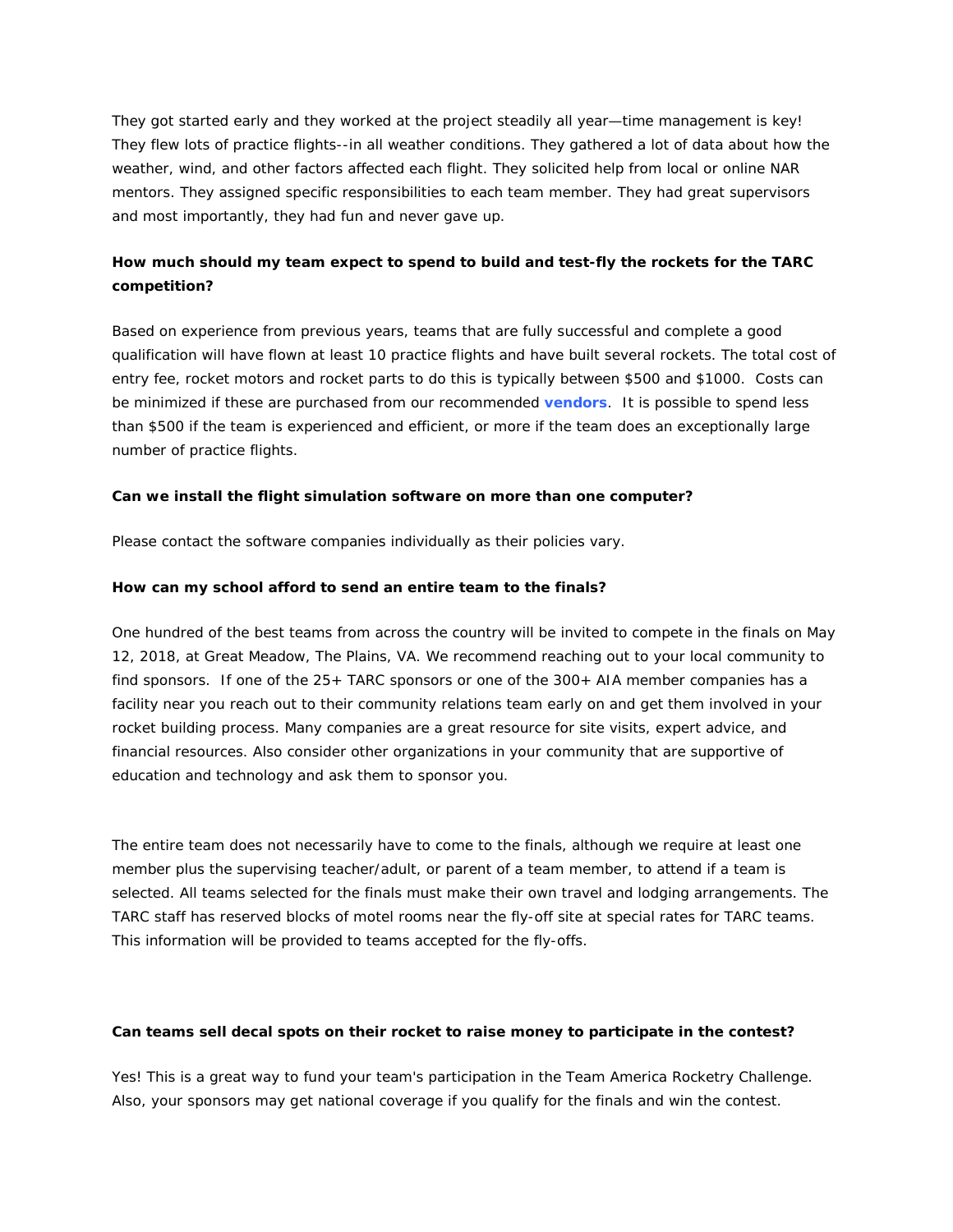#### **Who can participate in the event?**

- Teams of 3-10 students currently enrolled in grades 7 through 12.
- The application for a team must come from a single school or a single U.S. incorporated nonprofit youth organization (excluding the National Association of Rocketry, Tripoli Rocketry Association, or any other rocket club or organization).
- There is no limit to the number of teams that may be entered from any single school or organization, but no more than the best three containing students who attend the same school or who are members of the same organization, regardless of whether the teams are sponsored by that school or organization, will be invited to attend the Finals.
- Teams may have members from other schools or other organizations.
- Teams must be supervised by an adult approved by the principal of the school, or by an officially-appointed adult leader of the youth organization.

### **Our middle school includes 6th graders. Can they be team members?**

No. The minimum grade level to compete in the contest is 7th grade.

### **Can a team be registered before all the members have been selected?**

Yes, but when you register you must have at least three members on your team. Your application will be returned if it does not. You can add or remove team members later, up until the first qualification flight attempt, as long as you maintain a team size between three and ten total. After your first qualification flight, members may be dropped, but not added.

### **Can team members be changed at a later date?**

Yes, but they cannot be added after the team's first qualification attempt. The only exception to this is that if a school has more than three teams that have qualification scores better than the national selection cutoff score for the Finals, membership of the three teams from that school that are invited to the Finals may be adjusted to include students from other teams with qualification scores better than the cutoff (within the limit of ten students per team). You can drop a team member at any point.

### **Can a group other than a middle or high school (CAP, 4-H, Scouts, etc.) enter the contest? How do homeschoolers enter this contest?**

Yes, members of the same chapter or unit of a U.S. incorporated non-profit youth organization can form teams and enter the contest, as long as they are all students in 7th through 12th grades. Homeschoolers can enter as part of a school team with permission of that school's principal, or they can enter by being part of a local chapter of a non-profit organization (Scouts, etc. but not an NAR or TRA club) outside of the school context. If there is a local organization specifically for homeschoolers and at least one of the students is a member of this, this counts as a "non-profit organization" as well, as long as it is legally incorporated.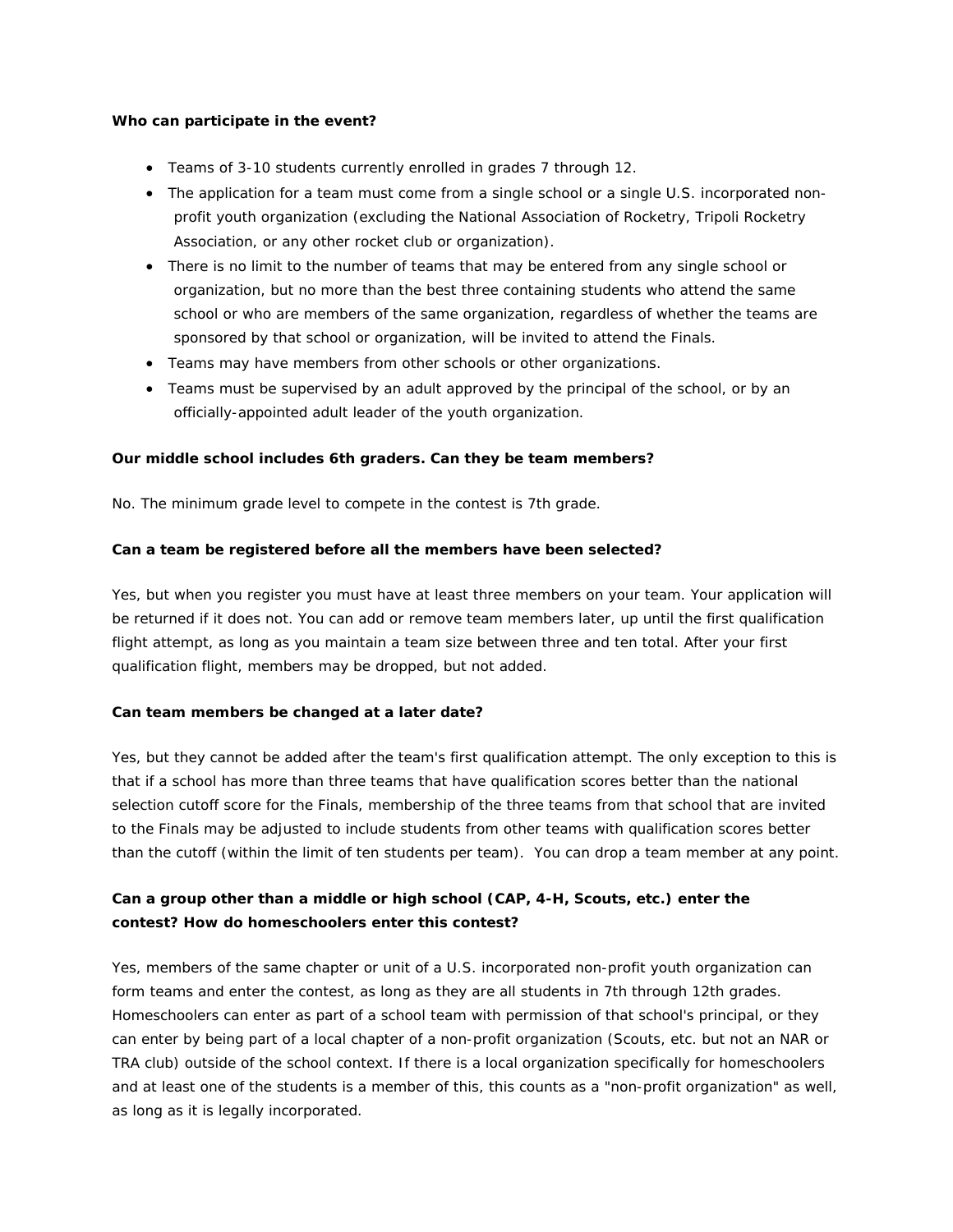### **Safety Compliance - National Association of Rocketry**

#### **I don't know a lot about rocketry. Where can I get help?**

The co-sponsor for this event is the National Association of Rocketry (NAR). The NAR has a nationwide network of local clubs with experienced rocketeers standing by to provide advice and make their launch sites available for your flights. Many adult NAR will be "mentors" and available to assist individual teams in their local area. If there is not a mentor in your local area, you may work with one in another state via phone or email. Please visit the Team America section of the NAR website at **[www.nar.org](http://www.nar.org/)** for the latest list of mentors.

### **I have heard that model rockets require various forms of government permits and permissions to fly. What is required?**

Model rockets weighing less than 3.3 pounds at liftoff and having in them only model rocket motors from the TARC approved motor list that have no more than 4.4 ounces (125 grams) total of rocket propellant among them all require no Federal permits or permissions to purchase, possess, store, or fly. You must fly model rockets in a manner that does not endanger aircraft in flight (see the NAR Safety Code in your TARC Handbook), but no FAA airspace notification or waiver is required to fly them and there is no restriction on how far away airports must be from where you fly them. Although model rocketry is legal in all 50 states, some local towns or counties have ordinances restricting or prohibiting model rocket flying.

#### **Are these rockets dangerous?**

Sport rocketry is one of the safest activities in the United States. Rockets flown in accordance with the common-sense Safety Code of the NAR are extremely safe. The rockets are powered by prepackaged, commercially-made, and rigorously NAR safety-tested solid fuel motors that are available at local hobby stores. The handbooks provided to each team provide all the guidelines and training any team needs to fly their rockets in complete safety. In addition, the NAR provides those individuals who choose to join the NAR with a \$5 million liability insurance policy, and teams with a teacher and 3 or more student members who join the NAR may also get (for \$15), this same insurance coverage for the owner of their launch site.

### **We have tried the posted list of NAR/TARC mentors, but there are none near enough to us to meet with us in-person to help. What can we do now?**

Some TARC teams end up with no in-person mentor, either by choice or by necessity, and still manage to launch successful qualification flights. It's just a little more difficult, not impossible. The TARC Handbook and the week-by-week guide to what teams are supposed to be stepping through provide a lot of the guidance that a mentor would do in person, if they are read, understood, and followed. The "Handbook of Model Rocketry", offered for sale to teams at a discount rate from NAR Technical Services is the best start-from-scratch text ever written on how to do model rocketry.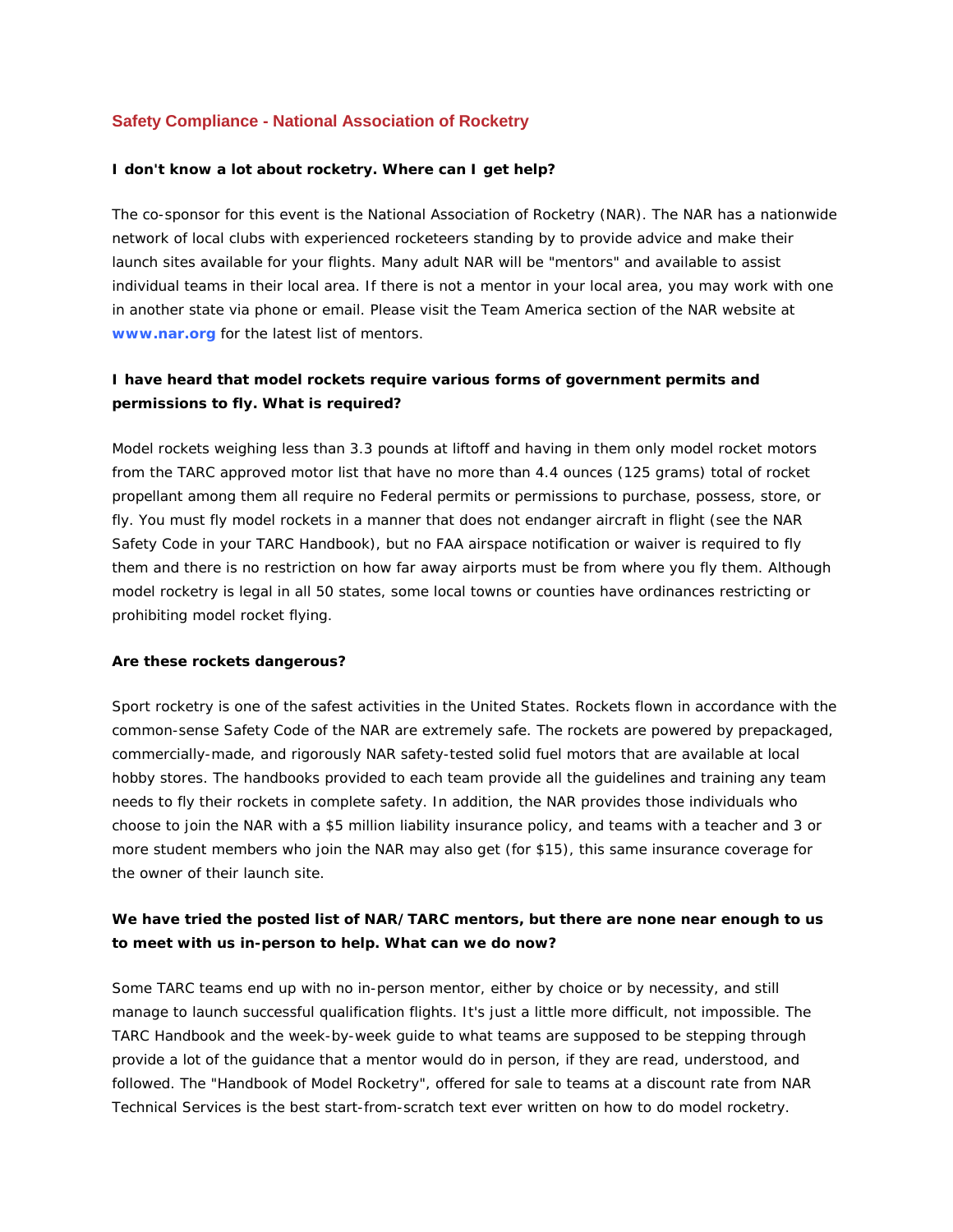The rocketry companies listed in the Handbook that specifically cater to TARC teams can help you on the phone in picking supplies and components if you still cannot interpret their catalogs after reading these resources. And the NARTARC Yahoo group at

https://groups.yahoo.com/neo/groups/NARTARC/info that we tell all teams to join is a good place to post questions online to get "virtual" mentoring or to ask for one of the mentors who is on this forum to contact you by private e-mail for some direct virtual mentoring.

The only place and time where you absolutely need a real live in-person NAR adult member is as the official observer for the local qualification flight(s) that come at the end of the team's building and practicing, but no later than the annual qualification flight deadline. You can do this by having an NAR volunteer come to you, by traveling to an organized NAR club launch, or if both of these are too hard then as a last resort by having some impartial local adult, not related to any team member or employed by the team's sponsoring organization, join the NAR (online at **[www.nar.org](http://www.nar.org/)** is easiest) simply for the purpose of being the flight observer.

#### **Where can I find an observer for my qualification flight who is a Senior NAR member?**

Your first place to look is the list of NAR local rocket launches on the **[NAR website](http://www.nar.org/)**. If the NAR launch list is not useful, try calling the nearest section. If this does not work and there is a NAR "mentor" nearby, ask him for help. It is OK to have an impartial adult who is not related to any member of the team and is not affiliated with the team's school become a NAR member to be an observer. However, it is always better to use an experienced rocketeer to do the observer duties, because they can offer advice and tips at the same time. If your team has a NAR mentor who is not related to anyone on the team or employed by the school, that mentor can also serve as your flight observer.

## **How does the National Association of Rocketry (NAR) Membership Discount Program for Team America participants work?**

NAR membership is not required to participate in the Team America event. However, participants may find it beneficial to join the NAR for the \$5 million insurance coverage for launches. The NAR has developed a special program for the Team America Rocketry Challenge. Under this program, if the supervising teacher joins at the regular adult (Senior) rate of \$62 per year, the student members of the teacher's team can join for \$12 off the regular rate of \$25 for Junior (age 15 and under) or Leader (age 16-23) membership. Student members who take advantage of the discounted rate will not receive the Sport Rocketry magazine.

## **Are there any options for our required qualification flight if the nearest NAR section's launch site is a long drive away?**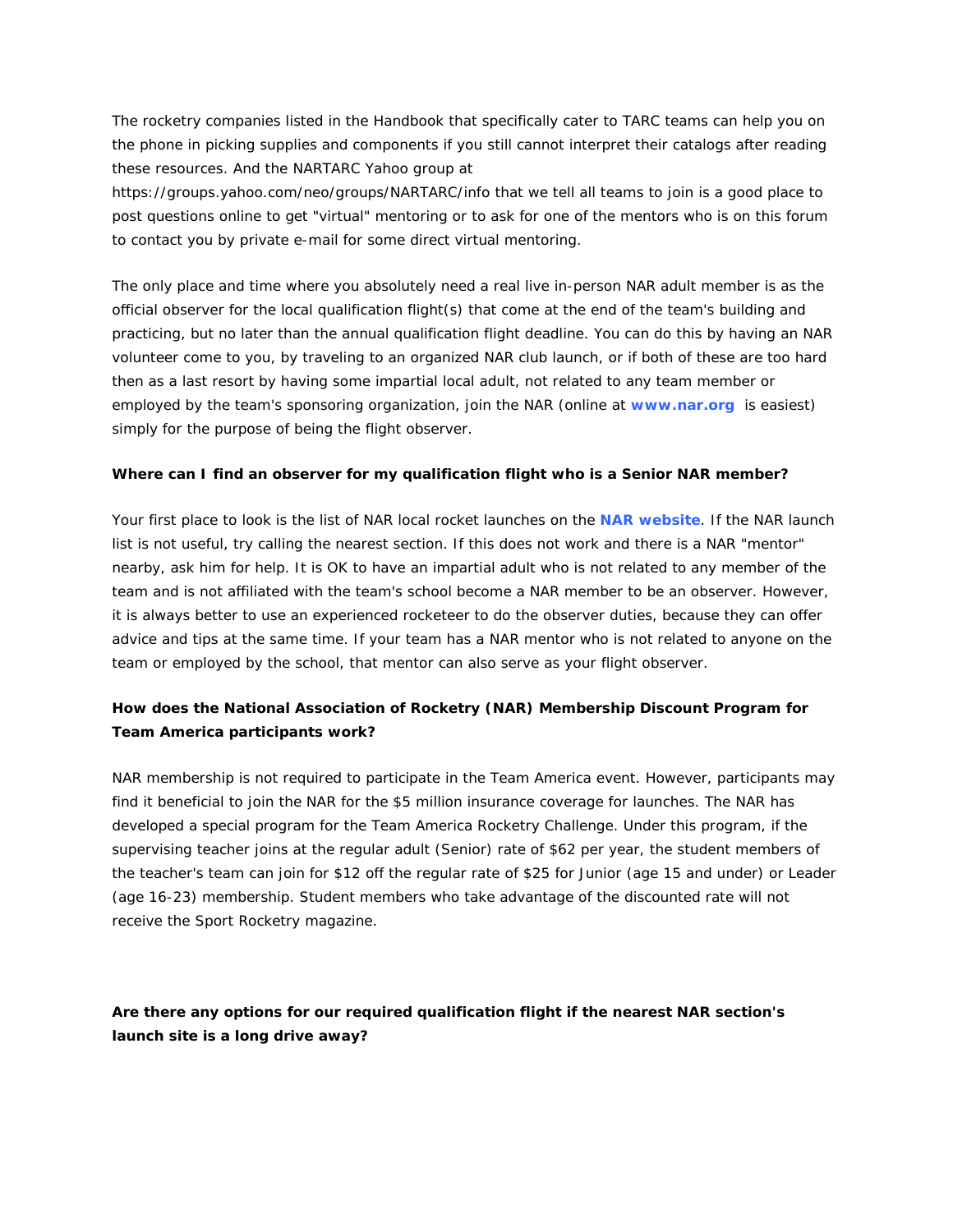An official NAR launch is preferred, but you can also use any adult NAR member in your local area or have an impartial adult (not related to any team member or affiliated with the school) join the NAR to do this, to avoid pre-fly-off long-distance travel.

#### **There is not a NAR section close to us. How do we set up a launch site?**

If there is not a NAR section nearby, then you simply need to locate an open field of suitable size (approximately 1500 X 2000 feet), get permission from the landowner, and comply with any local laws regarding model rocketry. Model rocketry falls under the National Fire Protection Association's Code 1122, which local fire officials should be familiar with. There is a safety handout in the last appendix of the Team America Handbook that you should read and can share with concerned landowners and public safety officials. If the landowner requires liability insurance, your team can obtain it by joining the NAR.

### **Rules for Rocket, Testing, Building and Flying**

### **Can we use the parts from a rocket kit in our TARC entry? What parts am I allowed to use for our design? Is our rocket allowed to contain metal parts?**

The rules state that all Team America rockets must be built and flown in accordance with the Model Rocket Safety Code of the National Association of Rocketry (NAR). Under this Code, you may only use lightweight, non-metal parts for the nose, body, and fins of your rocket, those parts which are the main structure of the vehicle. Major internal body parts which are rigidly attached to the body (such as rods that run a good fraction of the length of the body) are considered to be part of the "body" and may not be metal. Carbon, fiberglass, and plastics are all acceptable non-metallic building materials for any part of the rocket. You are allowed to use metal engine hooks, electronic circuit boards, and (if you wish) commercial re-loadable rocket engine casings.

You can fly a kit for practice and learning flights, but you must advance to an original design for your actual qualification and finals flights. For this official rocket you can use parts from several kits or any part you want from one kit, as long as you don't use one complete kit with minimal modifications. We want to see originality and design effort go into the rocket that you compete with; it is a major learning objective for TARC.

You may not build the rocket motor. Your rocket must be powered only by commercially-made model rocket motors (F power level and below) that are listed on the TARC Approved Engine List. You may not use a combination of rocket motors that contain more than a combined total of 80 Newtonseconds of total impulse.

**What size eggs do we have to use in the contest? Who provides the eggs?**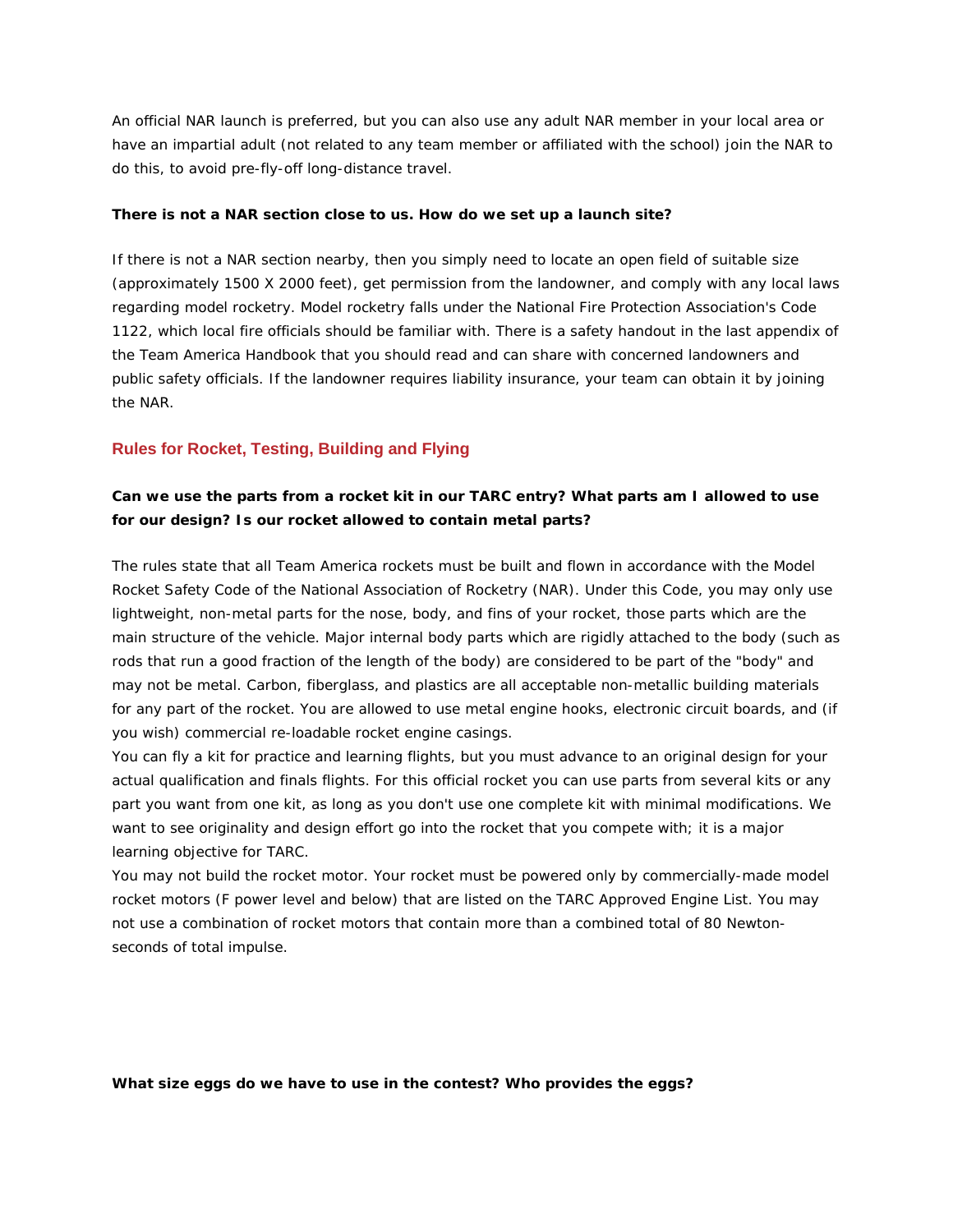The rules for TARC specify that the eggs must weigh between 55 and 61 grams and be no more than 45 millimeters in diameter. This is usually a Grade A large, although not all Grade A eggs fall within that weight range. We will weigh and provide the eggs at the final fly-off. It is the team's responsibility to provide their own eggs in the proper weight/size range for practice and qualification flights.

### **Can I bring my rocket down in two or more sections for recovery?**

No, all portions of the rocket must remain connected together in some manner (shock cords or line) during recovery; no part may separate. If the rocket drops a part (such as a nose cone, payload section, or rocket motor casing) that falls separately it will be disqualified.

### **What recovery device can I use for my rocket?**

We are not specifying a required type, size, or configuration for the rocket's recovery system, only that the rocket return safely. You can use one or more parachutes of any size, a streamer, deployable helicopter blades, glider wings, etc. with or without onboard autonomous control systems. You may not use human-in-the-loop radio control, and you may not add power from electric motors or other powered machinery; TARC Rule # says, in part, that the rocket: "…must be powered only by commercially-made model rocket motors of "F" or lower power class."

# **What are the specific detailed instructions and rules for the timers who time my local qualification flight attempts?**

The first instruction for the timers is to read the TARC rule on "Duration Scoring", which says, in part: " The duration score for each flight shall be based on total flight duration of the rocket, measured from first motion at liftoff from the launch pad until the moment that the first part of the rocket touches the ground (or a tree) or until it can no longer be seen due to distance or to an obstacle. Times must be measured independently by two people not on the team, one of whom is the official NAR-member adult observer, using separate electronic stopwatches that are accurate to 0.01 seconds."

This rule leaves a few details and situations unstated:

- If the rocket flies out of sight on boost, the timers should keep their stopwatches running until they gain sight of the rocket on recovery, and then proceed as described above.
- If only one timer sees it at first, he/she should coach the other onto the rocket and the other timer should keep his/her stopwatch running until he/she also gains sight. If he/she never gains sight independently, score his/her time as "lost" and use the time of the single timer, like the stopwatch malfunction situation described in the Rules.
- If neither timer ever sees the rocket, it has scored a "time lost" and does not count as an official flight (this will not be true at the fly-offs).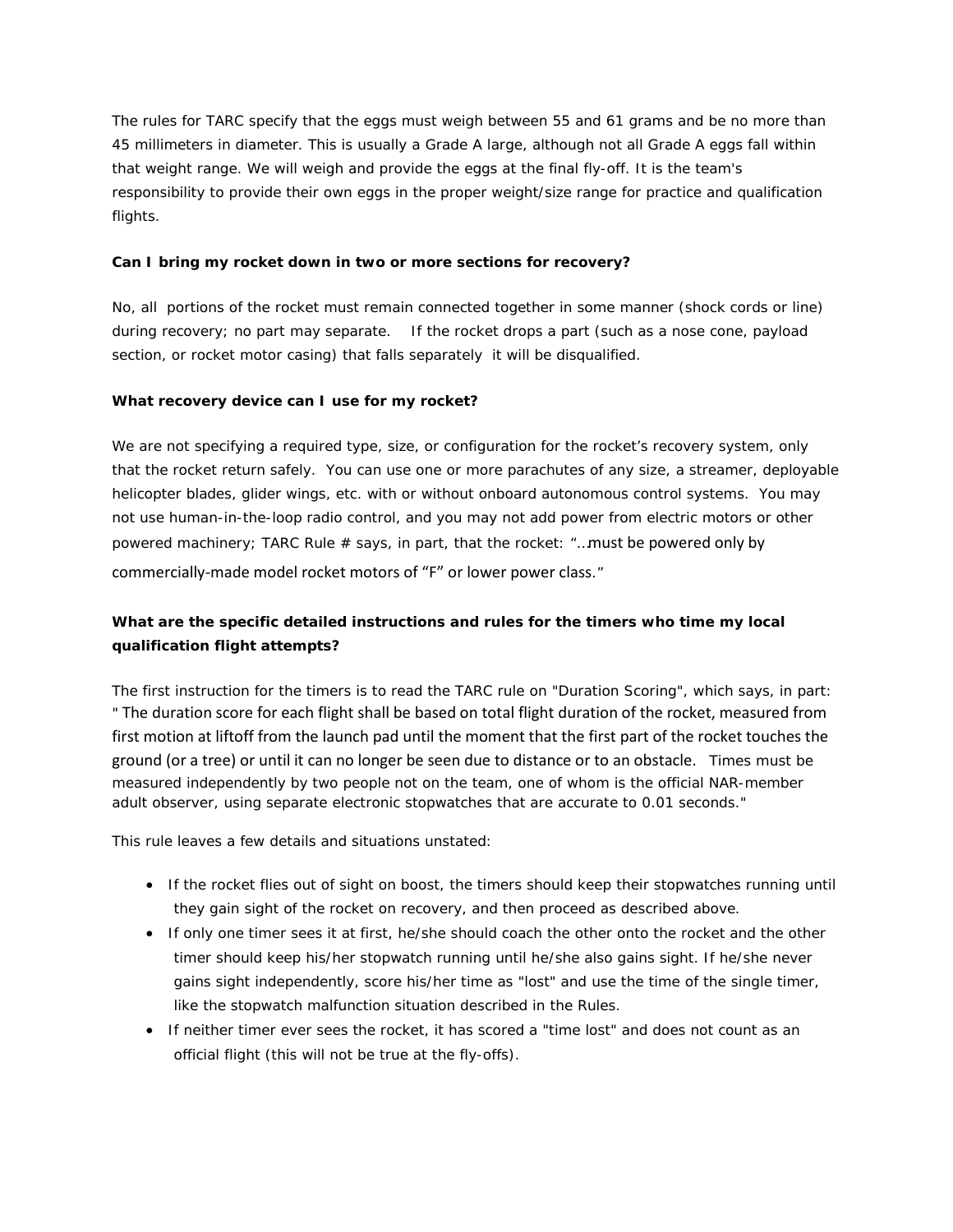• Use of binoculars is OK (these will not be used at the fly-offs), but in the experience of the NAR these tend to hinder timers more than they help them for flights where the intended duration is only around 45 seconds.

## **What are the qualification flights all about? How many qualification flights is each team allowed? What is the deadline to conduct the qualification flight?**

Hundreds of teams are entering the Team America Challenge from across the country, but our final grand championship fly-off in Northern Virginia can only accommodate 100 teams. In order to qualify to attend this fly-off each team must conduct a minimum of two and no more than three qualification flight attempts in the actual presence of a current adult (age 21 or above) member of the NAR, no later than April 2, 2018.

A qualification flight attempt must be declared before the rocket's motor(s) are ignited. Once an attempt is declared, the results of that flight must be recorded for submission.

If the rocket then misfires and does not leave the launch pad, the attempt does not count as one of the official tries. If the rocket does leave the launch pad, even if not all motors ignite, and even if the flight experiences some other flight vehicle failure, the flight attempt is official. If a rocket experiences a catastrophic failure of one or more rocket motors (burst casing or ejected engine grain) in flight, the attempt may, at the team's discretion, not be counted as official.

The supervising teacher/adult or the NAR observer in the case of unsuccessful official qualification flight attempts must submit the score report on qualification flights to the AIA offices by April 2, 2018. The top 100 teams will be announced no later than April 6, 2018. Practice flights, before and after your qualification flights, and in a variety of wind and weather conditions, are highly encouraged.

## **To record altitude data, can we use another brand of altimeter that has the same performance specifications as the Perfectflite APRA or Pnut?**

The only TARC-approved altimeters are is the Perfectflite APRA, Pnut, and FireFly; your official score must come from the same altimeter design as everyone else is using. Other altimeters of other types may be used for other purposes, such as flight control, but not for scoring.

# **My altimeter has a digital port that lets me download data to a computer screen for postflight evaluation. If I think that the altitude beeped or flashed out by my altimeter is not accurate, may I use the downloaded data to do a screen interpretation of what the correct score should be?**

No. The score used for official purposes in the TARC competition, both for qualification flights and the Finals, must be the number beeped or flashed out by the altimeter post-flight and nothing else. Downloaded data can be used for post-flight analysis but not for scoring.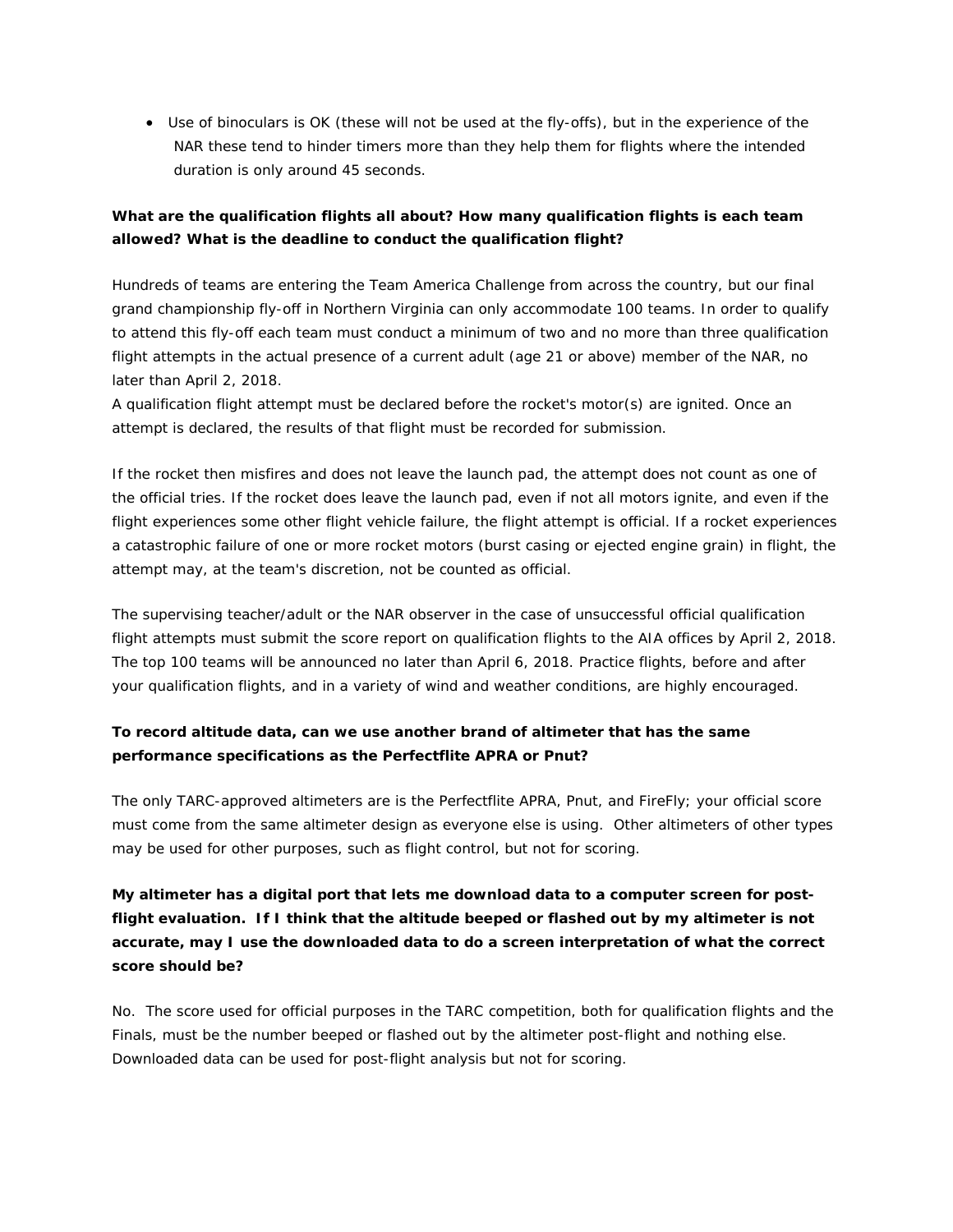## **How much help can the supervising teacher/adult, mentors, or other individuals who are not on our team provide on our rocket?**

None. The rocket that you enter into the Team America event must be entirely designed, built, and flown by the student members of the team. You may get help from outside sources in learning how to build and fly rockets in general, use altimeters, do multi-staging of rockets, design launch systems, etc. You can buy or borrow launching systems. You can practice-fly with a local NAR section and learn how to become an expert rocket flier. But when it is time to do your real design and either your qualification flight or your real flight at the fly-off, this must be done by team members alone. Supervising teachers/adults are not considered members of the team for this purpose.

## **I have been unable to get some of the rocket motors listed on the TARC list as approved for this event, where can I get them or what can I do?**

You have two options. Design your rocket to fly with the motors that are available to you, including using clusters of two or three of these motors. Or find a mail-order dealer (starting with those listed on the recommended TARC vendors list on the TARC website) who has the motors you want and can ship them to you.

# **The motor that I am interested in using for my TARC rocket has a slightly different manufacturer-labeled designation or total impulse than the motors on the TARC Approved Motor List. Can I still use it in my TARC rocket?**

For purposes of determining if a motor is approved for TARC, only three things count: the manufacturer name, the labeled total impulse class, and the labeled average thrust designation.

The codes that count for our official purposes are the first letter ("E", "F", etc.) which indicates the motor's total impulse class; and the one or two digits before the dash ("23", "24", etc.) which indicate the motor's average thrust in Newtons.

Some manufacturers, particularly Aerotech, have other additional labeled designations such as "W", "FJ", "Econojet", etc . The Aerotech letter coding is a proprietary indication of propellant chemical formulation and the extra words are just brand names.

The final digit or digits after the dash in a motor's official designation indicate the motor's delay time between motor propellant burnout and ejection charge activation, in seconds. There are a few cases where the value we list for delay time on the TARC list is not the same as the delay time value that the manufacturer advertises in his catalog. This is because the motor delivered a different delay time (generally by one or two seconds) in the NAR's official certification testing, after the manufacturer printed his catalog. We allow such motors for use in TARC despite this minor delay-time marking discrepancy.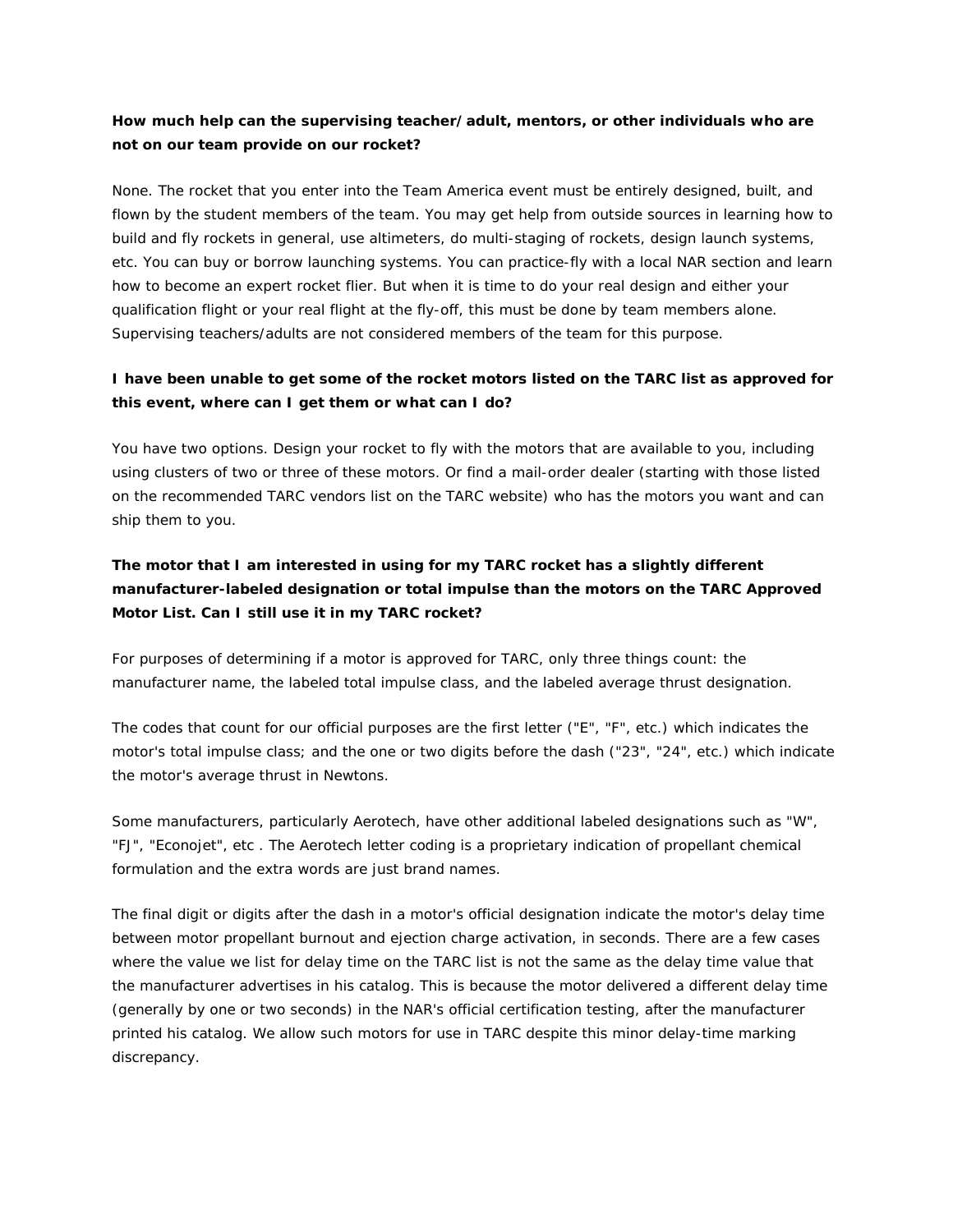Concerning total impulse, some Aerotech motors were slightly redesigned for ease of manufacture in the last several years and their total impulse post-redesign is slightly different from the original design. Both old and new-design motors are in circulation. The TARC motor list reflects the originaldesign total impulse of these motors; we do not yet have official NAR data for updating the total impulse. It is important to teams to know the correct total impulse of the motor they intend to use, but either version is approved for use in TARC as long as the three key factors on the motor label match what is on the TARC motor list.

# **The rocket motor that I want to use in my TARC flight is listed in my simulation software but not on the TARC approved rocket engine list. Can it be added to the list or can I use it anyway?**

You need to go to the list of TARC-approved rocket motors and select in your software only one of those motors that is on the TARC-approved list.

## **Can the student members of my team (under age 18) fly "reloadable" model rocket motors in TARC?**

Yes. The Consumer Product Safety Commission requires that metal-casing reloadable model rocket motors be sold only to persons age 18 or older, but there are no regulations prohibiting a younger person from assembling and flying a reloadable model rocket motor that was purchased by someone else such as the team's adult advisor.

# **I want to use an electronically-actuated ejection charge system in my rocket, using loose black powder or Pyrodex powder in a small igniter-fired container to blow out the parachute. Is this permitted?**

No. Separate pyrotechnic charges are specifically prohibited by the TARC rules. TARC rockets must be prepped and flown in the competition and in their preceding qualification flights by the student team members without adult assistance, so an adult with a Low Explosives Users Permit is not a solution to the black powder ejection charge issue. There is no legal solution, and the rules prohibit it. It is permitted to use a standard igniter to burn through an actuating string in an onboard system; a single igniter with no augmenting powder charge is not a "pyrotechnic charge". There are commercial devices and systems that use compressed gas to eject recovery devices or that mechanically release bands that hold recovery devices closed until preset altitudes; these are permitted.

### **Can the rocket be launched from a rail?**

Yes. During your local practice and qualification flights you may use either a rail or a 1/4-inch diameter, 6-foot launch rod. However, at the national Finals you will be required to use only a rail, rods will not be permitted. The contest organizers will provide 6-foot 1-inch rails and a standard oneclip-pair per pad multi-pad launch system for all teams to use at the finals. However, teams are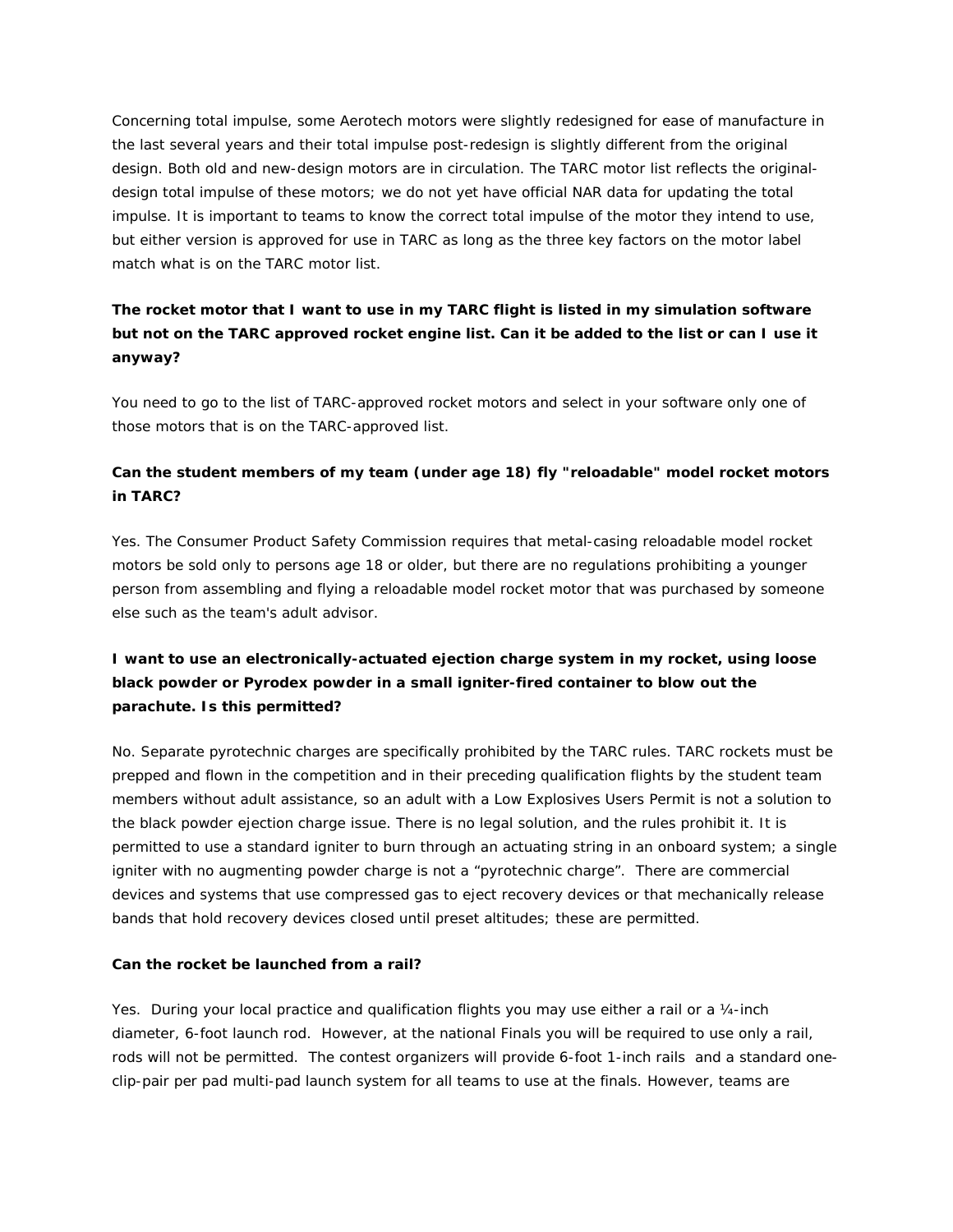welcome to bring their own launch systems, pads, etc., to launch their rocket during qualifications and at the finals.

## **Can radios such as tracking beacons or radio-control systems be used, and if so are there any frequency limits?**

Radio-control systems are not permitted in TARC rockets, only "autonomous" onboard control systems such as timers or computer systems (e.g. Arduino) may be used to control the flight duration of the rockets. Transmit-only tracking beacons for post-flight location of the rocket are permitted.

# **We would like to build a composite or plastic rocket for the Team America Rocketry Challenge. Would we be violating the rules if we had a trained technician mold it for us or 3-D print it for us using our design specifications?**

Yes, you would be violating the Team America Rocketry Challenge rules. The flight vehicle must be made by the student team members. Having a custom flight vehicle part fabricated by a composite or plastics company or by a company that does custom fin cutting (even if it is to your design) does not constitute sale of a "standard off the-shelf product" and is not allowed. Having a mandrel fabricated to your specifications that you wrap fiberglass on to make your rocket body would be OK. In this case the company is making a tool that you are using to make the part that flies. Having parts made on a 3-dimensional printer would be OK as long as the students write the program and run the printer.

### **What does the requirement to use two different body tube diameters in my design mean?**

This new requirement means that you must make your rocket with two different types (diameters) of body tube as external airframe surface,. The lower of the two tubes , containing the rocket motor, must be no less than 64 millimeters in diameter, which will typically mean using the "BT-80" body tube type., The upper part of the body that contains the eggs must be no greater than 57 millimeters in diameter, which will typically mean using the "BT-70" body tube type. Connecting these two dissimilar tubes will require some sort of "transition" piece. There are details in the TARC Handbook about which vendors offer these as pre-made items, or you can fabricate your own.

## **What does the new requirement for how the rocket motor must be retained in the rocket mean?**

Most teams have been using clips, hooks, or screw-on caps to retain the rocket motor in their rocket during flight, particularly when the ejection charge goes off, to make sure that when this charge goes off it blows the nose and parachute out rather than kicking the motor out instead. However, some teams have continued to use tape on the motor casing to retain it in the rocket by friction alone. This has proven to be a major source of unreliability and safety hazard for TARC rockets, so we are now requiring a positive, non-friction, retention technique for the rocket motor. It is permissible to have the motor mounting tube stick out a bit from the bottom of the rocket and the rocket motor to stick out a bit from that tube, and then wrap high-temperature tape (not masking tape, think Gorilla tape